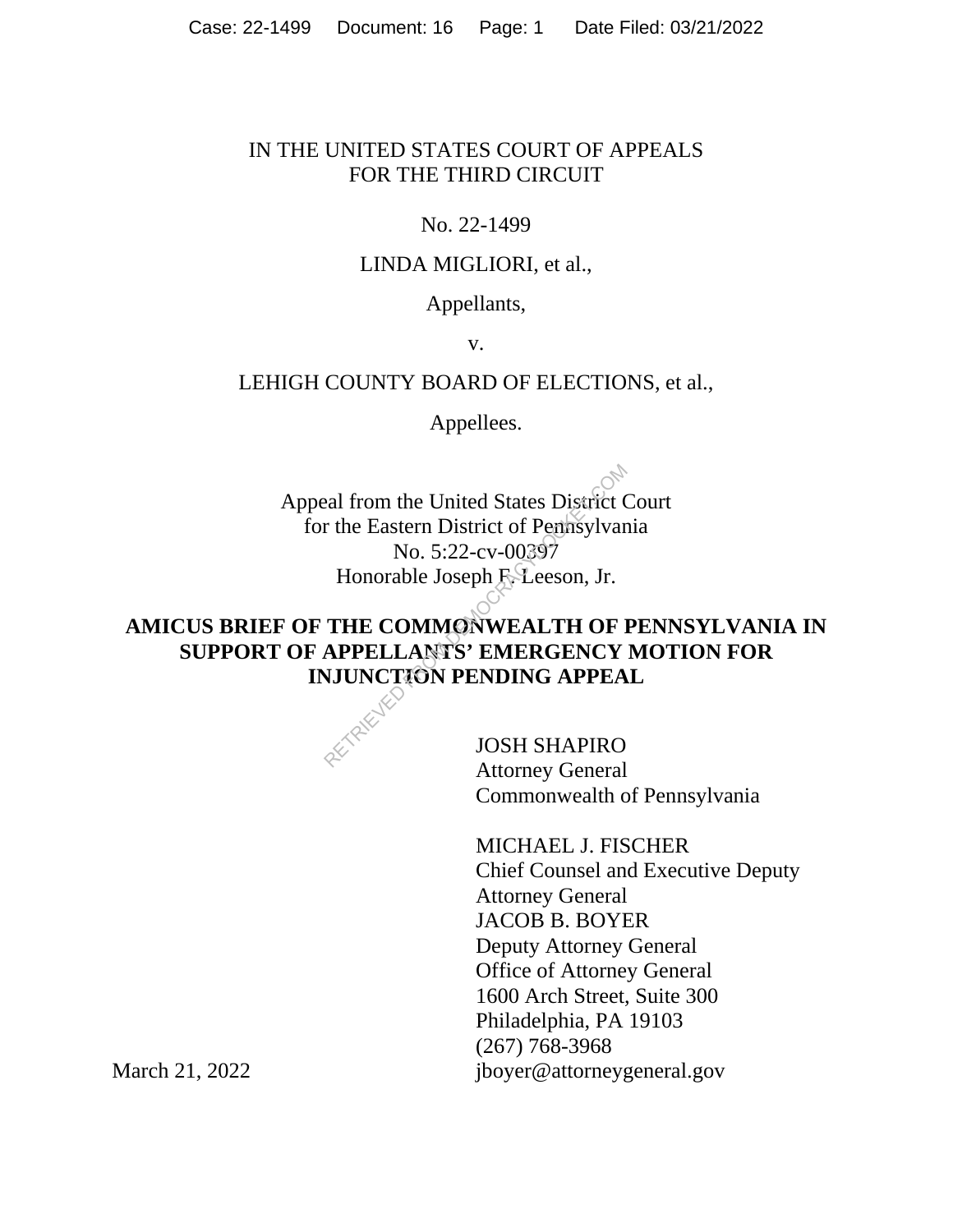# **TABLE OF CONTENTS**

REVIEWED FROM DEMOCRACYDOCKET.COM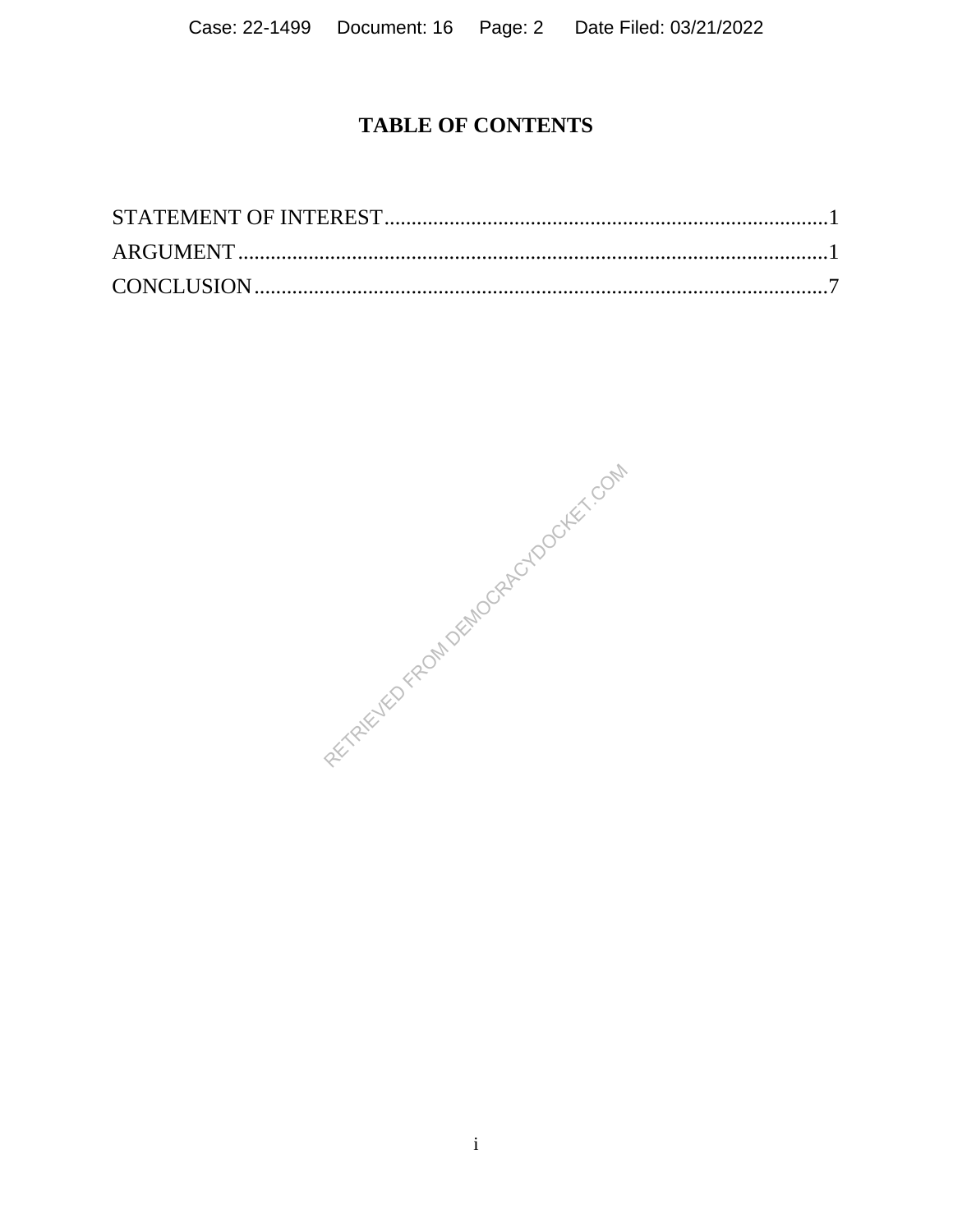### **STATEMENT OF INTEREST**

This matter raises important questions concerning the interplay of federal voting rights law and the Commonwealth of Pennsylvania's election procedures. The parties have invoked the Commonwealth's position with respect to these matters in their briefing before this Court. *See* Appellants' Emergency Motion at 24, 27 (ECF No. 6-1); Intervenor-appellee Response in Opp'n ("Response") at 7 n.2 (ECF No. 11-1). The Commonwealth therefore respectfully submits this brief to address these issues and, in particular, to correct certain inaccurate statements in the brief submitted by Intervenor-appellee about the state of Pennsylvania law. *See*  Response at 5-7  $\&$  n.2.<sup>1</sup>

Further, the Commonwealth of Pennsylvania has an interest in properly resolving whether "undated ballots"—the sort of ballots at issue here—should be counted and included in a county's election results. This derives from the Commonwealth's further interest in all its political subdivisions' lawfully exercising their authority. Finally, the Commonwealth has an interest in ensuring all Pennsylvanians who lawfully cast a ballot have their voted counted. and, in particular, to correct certains<br>
intervenor-appellee about the state of<br>
monwealth of Pennsylvania has an inted ballots<br>
—the sort of ballots at a county's election results. This de

### **ARGUMENT**

This Court should grant appellants' emergency motion for an injunction so that it may address the critical and meritorious voting rights questions appellants

 $\frac{1}{1}$  $\frac{1}{1}$  No party authored this brief in any part or contributed money for the preparation of this brief.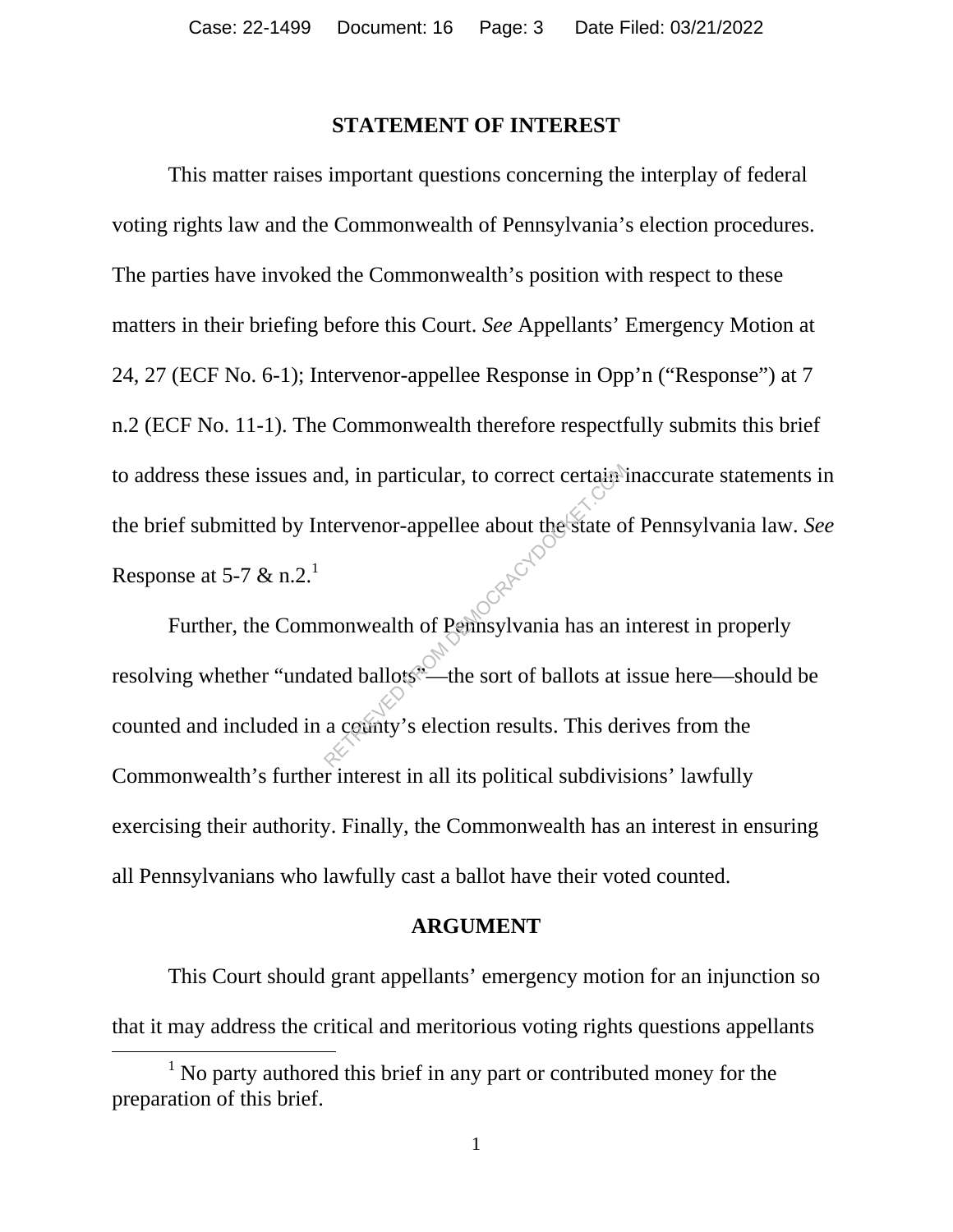raise, and so that the Commonwealth of Pennsylvania's elections can proceed in accord with federal law and with needed certainty. The Commonwealth agrees with appellants that the district court incorrectly concluded that 52 U.S.C. § 10101(a)(2)(B) may not be enforced by private parties, and also agrees that ordering a county to void undated ballots violates that federal provision. This Court should enter an injunction pending appeal because the appellants are likely to succeed on the merits, and to allow the Court time to address these important questions.

In consecutive general elections, some Pennsylvania counties have included in their election results lawfully cast absentee and mail-in ballots even if the voter did not date the outer envelope used to return the ballot, while other counties have not. Although the respective decisions have generated multiple lawsuits, Pennsylvania courts have not yet definitively resolved whether Pennsylvania law requires counties to include so-called "undated ballots" in their election results. Litigation over that question remains on-going. *See, e.g., Montgomery Cnty. Bd. of Elections v. Chapman*, 339 MD 2021 (Oct. 1, 2021 Pa. Commw. Ct.). Retained and mail-in b<br>awfully cast absentee and mail-in b<br>velope used to return the ballot, wh<br>tive decisions have generated mult<br>e not yet definitively resolved when

Independent of what state law requires, final resolution of whether to count undated ballots also demands analyzing if, as a matter of federal law, the date a voter is asked to include on a ballot return envelope is "material in determining

2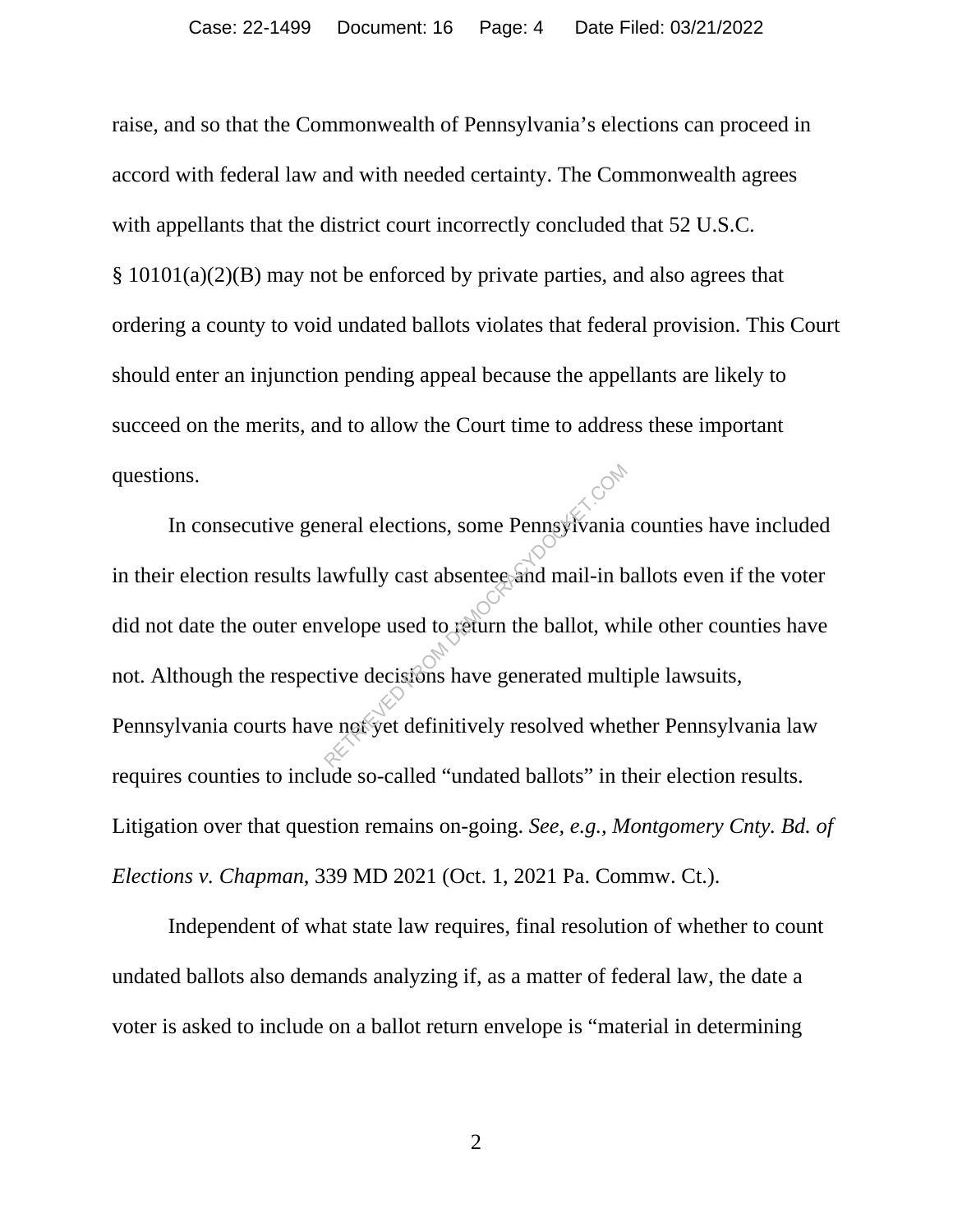whether such individual is qualified under State law to vote in such election." 52 U.S.C. § 10101(a)(2)(B). To date, no court has squarely addressed that question.

The Commonwealth of Pennsylvania has participated in this litigation, as it did in related state-court litigation, to explain why the date a voter is asked to place on their ballot return envelope does not in any way aid in determining that voter's qualification to vote under Pennsylvania law. *See* App'x at 191-96. If the Court grants appellants' motion for an injunction, the Commonwealth would again participate as amicus to describe what Pennsylvania election law requires, why the date on a voter's return envelope is immaterial, and why no one, including the parties in this case, has plausibly argued otherwise.

Intervenor-appellee's assertion that "as a matter of [Pennsylvania] law, the date is material," *see* Response at  $\mathcal{S}^{-7}$  & n.2, is incorrect.<sup>2</sup> In fact, *no* Pennsylvania court has conclusively analyzed whether the date on a voter's return envelope is "material in determining whether such individual is qualified under State law to vote in such election," for purposes of  $\S$  10101(a)(2)(B). The analysis that has been done supports the immateriality of the date. describe what Pennsylvania election<br>envelope is immaterial, and why no<br>plausibly argued otherwise.<br>ee's assertion that "as a matter of [H<br>sponse at  $5\frac{2}{3}$  & n.2, is incorrect.<sup>2</sup> I<br>nalyzed whether the date on a voter

 <sup>2</sup>  $2$  Intervenor-appellee's arguments about proper interpretation of § 10101(a)(2)(B) are similarly mistaken, including patently incorrect claims about what federal courts have "uniformly" held, Response at 11; *see also id.* at 13, and arguments about §  $10101(a)(2)(B)$ 's "plain language" that are based on statutory headings rather than statutory text, *id.* at 10-11.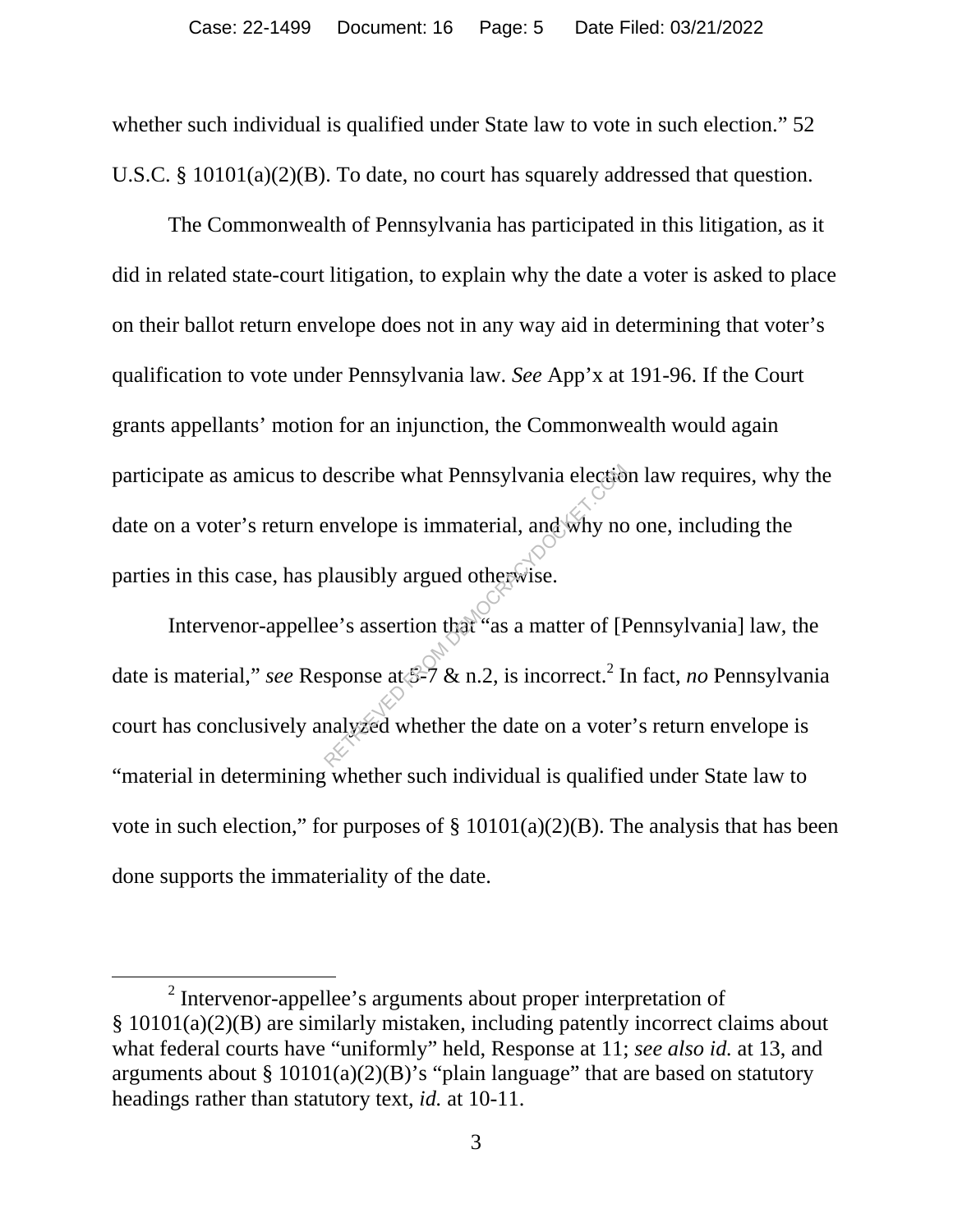The *only* Pennsylvania Supreme Court case to consider whether Pennsylvania counties may count undated ballots resulted in no majority opinion, with the Court holding that, as a matter of Pennsylvania law, undated ballots would be counted for the 2020 election. *In re Canvass of Absentee & Mail-in Ballots of Nov. 3, 2020 Gen. Election*, 241 A.3d 1058, 1079 (Pa. 2020) (opinion announcing judgment of the Court). Although application of  $\S$  10101(a)(2)(B) was not squarely before the Court, a majority of the Justices acknowledged that interpreting the Pennsylvania Election Code to require voiding undated ballots could offend § 10101(a)(2)(B). *In re Canvass of Absentee & Mail-in Ballots of Nov. 3, 2020 Gen. Election*, 241 A.3d 1058, 1074 n.5 (Pa. 2020) (opinion announcing judgment of the Court); *id.* at 1089 n.54 (Wecht, J., concurring and dissenting). The Court's plurality opinion described one party as having argued with "persuasive force" that there would be a conflict, *id.* at 1074 n.5, further noting that "a signed but undated declaration . . . does not implicate any weighty interest," *id.* at 1078. A minority of the Court, in dissent, suggested that the date written on the outer envelope served important purposes, but the accompanying explanations made inaccurate assumptions about Pennsylvania elections, *id.* at 1090 (Dougherty, J., concurring and dissenting). $3$ Canvass of Absentee & Mail-in Bal<br>
1058, 1074 n.5 (Pa. 2020) (opinion<br>
9 n.54 (Wecht, J., concurring and dived one party as having argued with<br>
t, *id* at 1074 n.5, further noting tha

 $\overline{\phantom{a}}$  3  $3$  While not specifically ruling on the merits, the district court here relied on the dissent to conclude that the date requirement "is an important guard against fraud." App'x at 29. This claim, too, reflects a misunderstanding of Pennsylvania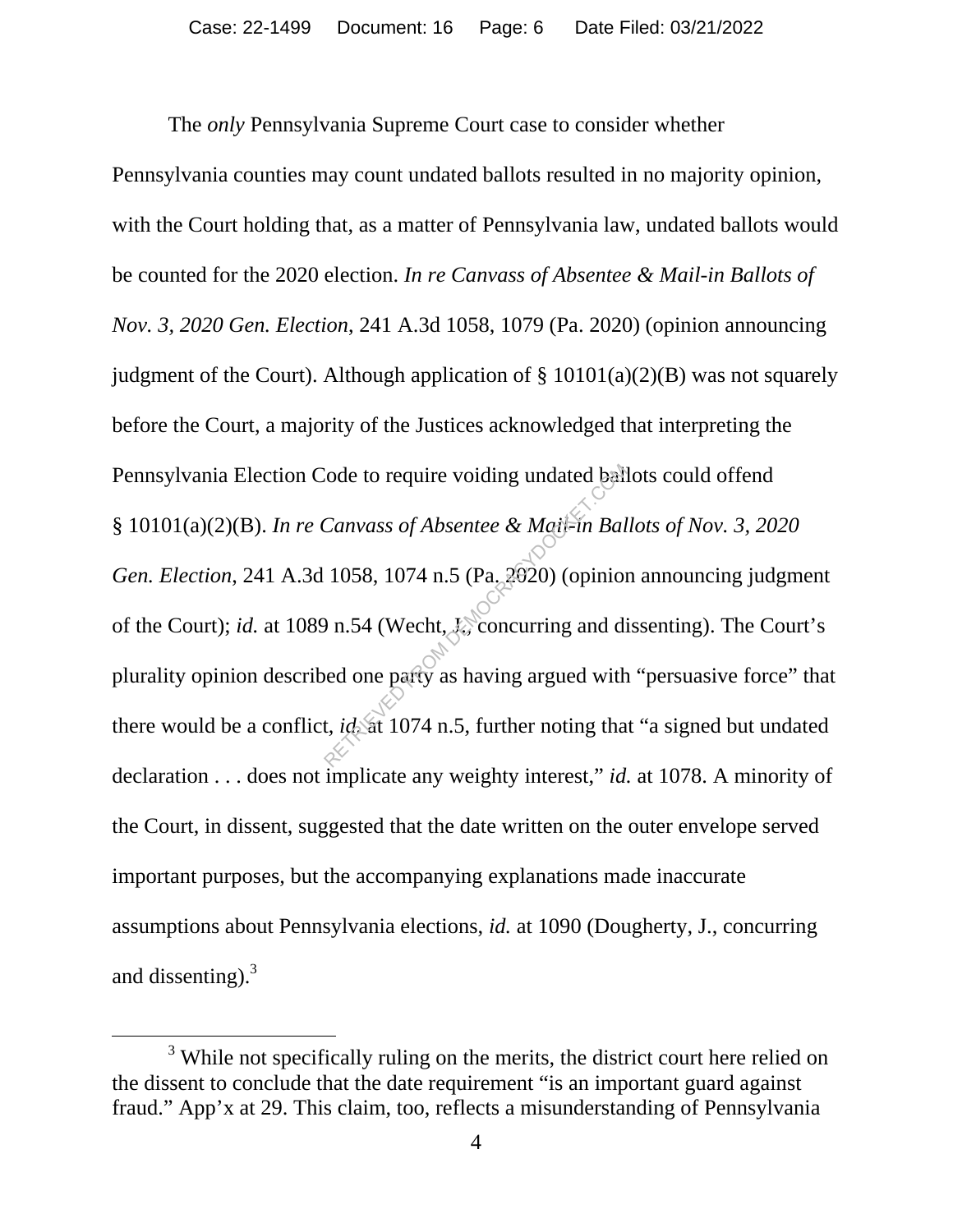And the *only* Pennsylvania Commonwealth Court decision to directly address  $\S 10101(a)(2)(B)$  agreed that a ballot envelope's date "does not, in any way, relate to whether that elector has met the qualifications necessary to vote in the first place," despite incorrectly holding in a nonprecedential decision that the federal statute applies to only voter registration laws. *Ritter v. Lehigh Cnty. Bd. of Elections*, 1322 CD 2021, 2022 WL 16577 (Pa. Commw. Ct. Jan. 3, 2022). The dissenting judge in *Ritter* likewise described the date on the ballot envelope a "technicality" akin to the color ink a voter uses. *Id.* at \*11 (Wojcik, J., dissenting).

The remaining Commonwealth Court case that intervenor-appellee cites, another nonprecedential decision, decided only that the Pennsylvania Supreme Court's fractured 2020 decision demanded that the Commonwealth Court void undated ballots as a matter of Pennsylvania law. *In re Election in Region 4 for Downingtown Sch. Bd. Precinct Uwchlan 1*, No. 1381 CD 2021, 2022 WL 96156, at \*3 (Pa. Commw. Ct. Jan. 10, 2022). The lone judge in that case to consider what purpose the date rule serves agreed that the date on a ballot envelope is an insignificant technicality. *Id.* at \*7-10 (Covey, J., concurring and dissenting). Example 1.4 a voter uses. *Id.* at \*13<br>
mmonwealth Court case that interv<br>
decision, decided only that the Pen<br>
lecision demanded that the Commo<br>
ter of Penasylvania law. *In re Elect*<br>
Preciact Uwchlan 1, No. 1381 CD

law. The requirement that a voter date the outer envelope could not, in any way, protect against fraud. Under Pennsylvania law, whether a ballot is timely depends on when it is *received*, not when it is filled out by the voter. 25 P.S. §§ 3146.6(c), 3150.16(c). Counties do not look to the date written on the outer envelope to determine whether a ballot is timely, so "back-dating" an envelope or otherwise writing an inaccurate date on it would accomplish nothing for purposes of determining a voter's eligibility. Indeed, as discussed below, *infra* at 6, Pennsylvania counts ballots with dates that are obviously incorrect.

 $\overline{a}$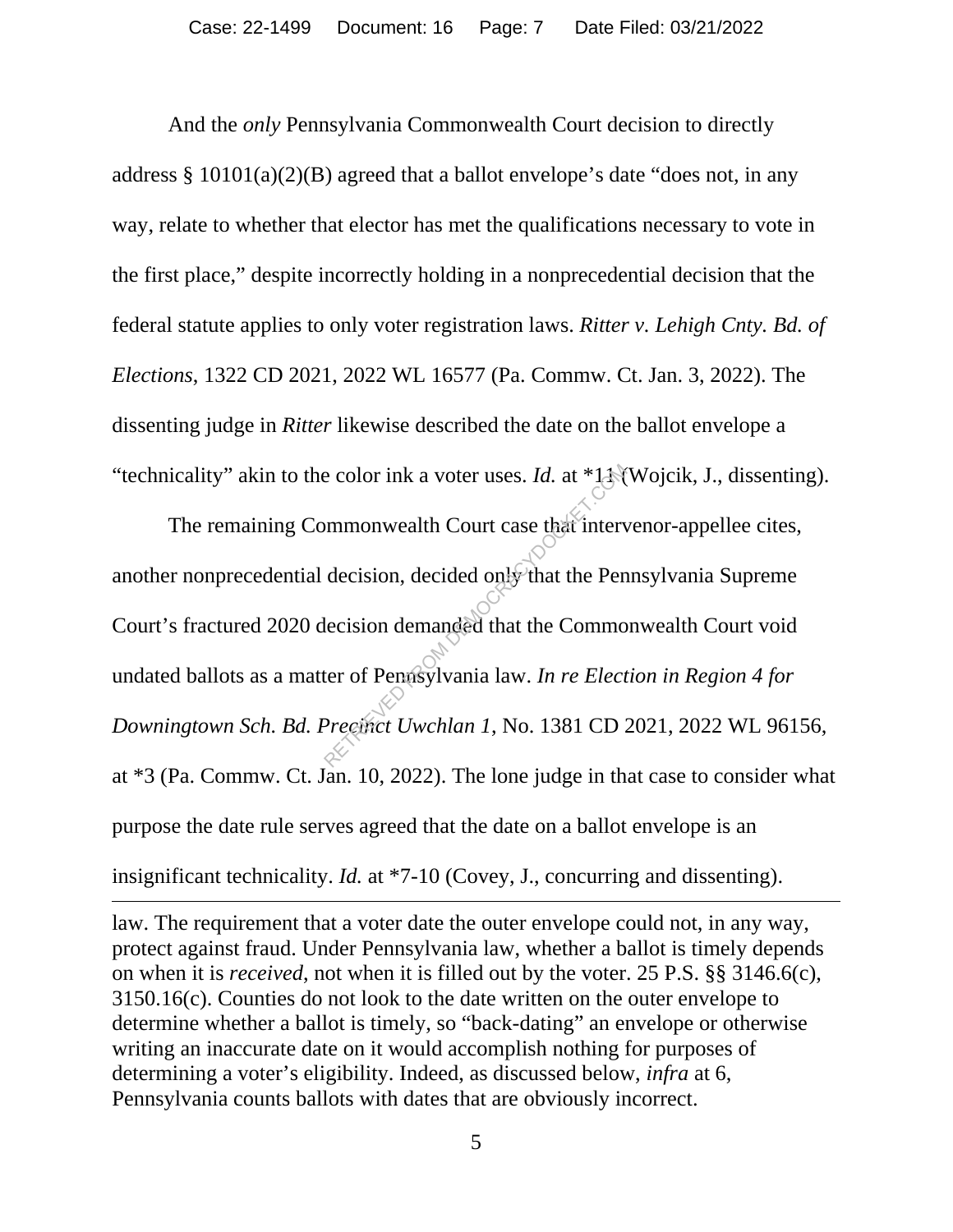Similarly, the Pennsylvania Department of State has instructed counties to count ballots with dates that are obviously "wrong"—such as those in which the voter wrote the wrong year, or mistakenly wrote their date of birth—further underscoring that the date itself is not relevant. *See* Email from Jonathan Marks, Deputy Secretary for Elections & Commissions, Dep't of State, to County Election Officials (June 1, 2021), Exh. 6 to Plfs.' Compl. (ECF No. 1-8), *Migliori v. Lehigh Cnty. Bd. of Elections*, No. 5:22-cv-00397-JFL (E.D. Pa. Jan. 31, 2022).

Thus, whether the date included on a ballot return envelope is "material" for purposes of  $\S$  10101(a)(2)(B), and whether that federal statute prohibits disenfranchising voters because of a trivial error, very much presents a meritorious question warranting the injunction needed for this Court's review. And while the district court described the predicate question—whether there is a private right of action to enforce  $$10101(a)(2)(B)$ —as not "particularly close," App'x at 34, the only two circuit courts to consider that issue reached opposing conclusions. *Compare Schwier v. Cox*, 340 F.3d 1284, 1294-97 (11th Cir. 2003) *with McKay v. Thompson*, 226 F.3d 752, 756 (6th Cir. 2000). The Commonwealth respectfully submits that an injunction is appropriate to permit the Court to address the district court's errors. date included on a ballot return  $\hat{\epsilon}$ <br>2)(B), and whether that federal state<br>because of a trivial error, very mucl<br>injunction needed for this Court's r<br>he predicate question—whether the<br> $\epsilon$ <br>(a)(2)(B)—as not "particular

6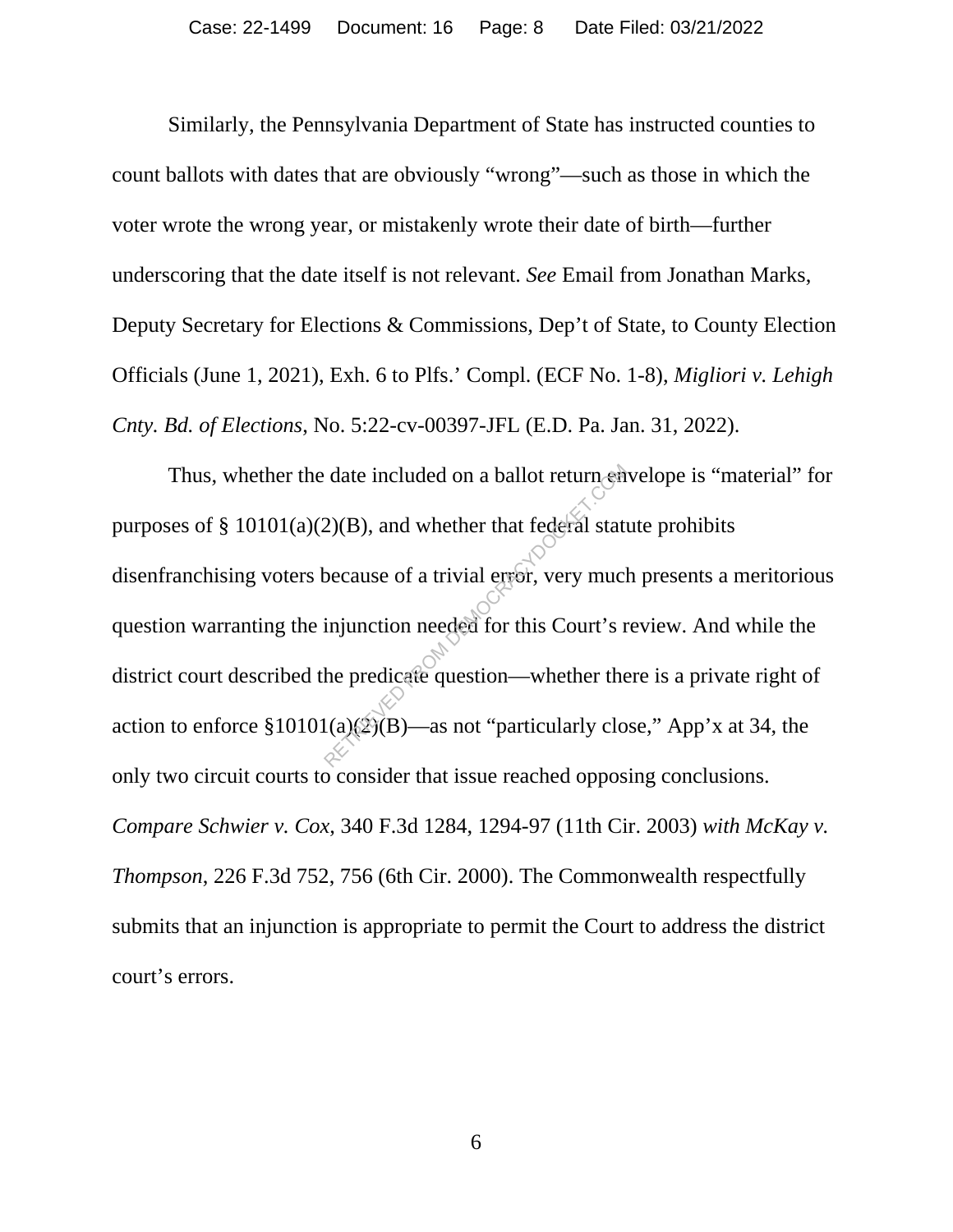# **CONCLUSION**

 For the reasons above, appellants' emergency motion for an injunction pending appeal should be granted.

March 21, 2022 Respectfully submitted,

JOSH SHAPIRO Attorney General Commonwealth of Pennsylvania MICHAEL J. FISCHER Chief Counsel and Executive Deputy Attorney General

/s/ *Jacob B. Boyer*  JACOB B. BOYER Deputy Attorney General Office of Attorney General 1600 Arch Street, Suite 300 Philadelphia, PA 19103 (267) 768-3968 jboyer@attorneygeneral.gov RECTRICO FROM DEI